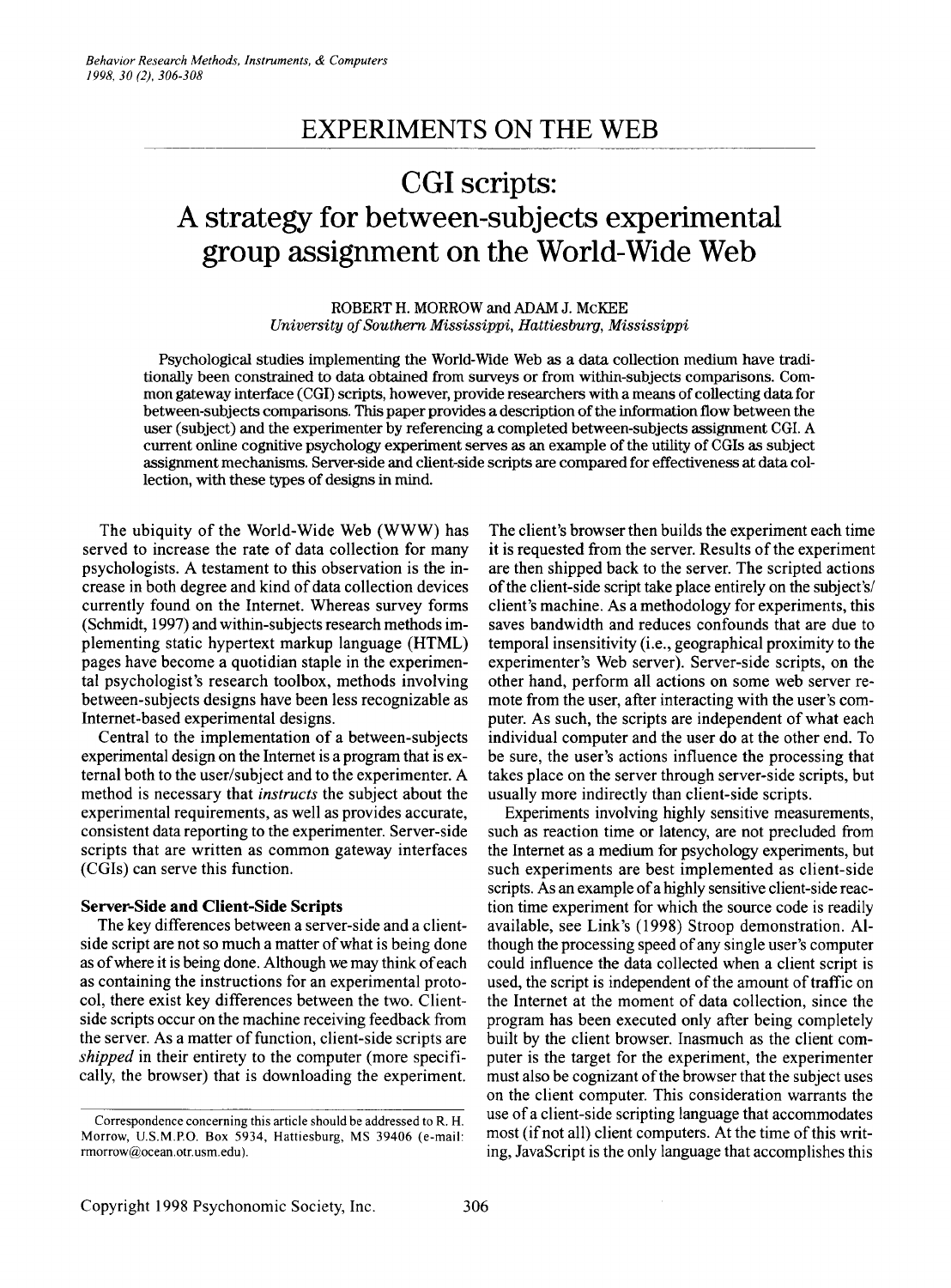task in both a UNIX and a Microsoft windows server environment. Although other client-side languages (such as Microsoft's VBscript, ActiveX technologies) have been found to produce idiosyncratic processes specific to a popular browser, Java and JavaScript correctly process client-side data from Netscape (Version 3.0 or later), Internet Explorer (Version 3.0 or later), and Mosaic.

Server-side scripts, by way of contrast, can be thought of as a moderator between the client computer (and, hence, the subject) and the experimenter. The key advantage to server-side scripting is that the data and processes of server-side scripts are external to the client browser and to the static HTML page that the experimenter utilizes to provide feedback to any single subject. Scripted processes that run on the server can be directed to provide user feedback, implement a selection structure (for example, assignment to an experimental group), send data to a file or an e-mail account, or implement server-specific methods (such as a date or time stamps). As a basis for consistency of experimental conditions, then, server-side scripts provide a foundation for the between-subjects experiment. Some sample server-side scripting languages include Microsoft's Active Server Pages (for Microsoft servers, such as O'Reilly's WebSite or Microsoft's Personal Web Server), *CIC++* (runs on multiple platforms), or Perl. Perl is the language chosen for this demonstration, since that language ports easily to any UNIX system. UNIX systems are currently the most ubiquitous web servers in existence, so this demonstration is specific to that web server environment.

Although the term *Common Gateway Interface* is not synonymous with server-side scripting, for UNIX-based system accountholders it might as well be. The CGI is a protocol written explicitly for the UNIX operating system that allows users to submit data from HTML pages to an e-mail account or to append that data to a file using the GET or POST methods (Kieley, 1996).GET and POST Perl CGI methods differ in that the GET method appends small amounts of data (such as the subject's name, age, and demographic descriptors) to the URL that the browser sends back to the web server (Lemay & Danesh, 1997), whereas the POST method sends the data separately from the call to the CGI script and usually places that data in a temporary file until the server is ready to process the data by utilizing some selection structure. For a simple but thorough description of this process, see Herrman's (1996) "Teach Yourself CGI Programming With Perl 5 in a Week."

### **Sample Experiment Using a Perl-Written Common Gateway Interface**

A cognitive psychology experiment (Morrow, 1998) that instituted a CGI written in the Perl language that examines the context effects of the popular, ambiguously written Bransford and Johnson (1973) reading "Washing Clothes" shall be detailed in the following paragraphs. The experiment was an attempt to ascertain whether there is an interaction between a nontitled reading of "Washing Clothes" and memory decay (measured with a wordfragment cued recall test over various time intervals cov-

ering 3 days). This group was to be compared with a fulltext reading administered in the same fashion.

In that experiment, the subjects log on to a standard HTML page at their own convenience and provide identifier data, demographic data, and the instructor's name (in order to assign extra class credit for experimental participation). The subject then submits this data. The data submission *calls* the CGI script to process an additional subject. The CGI examines the contents of a separate counter file maintained on the web server. On the basis of the number of subjects that have previously logged on, the CGI assigns that subject to one of two paragraph readings (with or without the "Washing Clothes" title) and increases the number referenced in the counter file by one. After completing the reading, the subject selects a *next* link from the HTML page. This link recalls the subject's assignment number and requests of the subject that he or she return at some time that has been determined on the basis of that number, in order to complete a word-fragment measure. Some possible subject return times include immediately,  $2-4$  h later,  $4-8$  h later,  $8-16$  h later, 1 day later, 2 days later, and 3 days later. See Figure 1 for an outline of events in the experiment's protocol, from the subject's initial logon to experiment completion.

The described CGI is available at http://ocean.otr.usm.  $edu/\sim r$ morrow/ComGatIn.html and was designed specifically for this experiment. It may be used, however, for any between-subjects experimental design on the WWW Although the logic used in the script's selection structure is rudimentary, in that the primary logic is based on the *if-then-else* selection structure, this is intentional, so that novice programmers may adapt the script to suit their individual needs. More experienced programmers may prefer implementing an array (for a sample alternative script that uses such an array, provided by reviewer Alan Schwartz, visit *http://ocean.otr.usm.edu/-rmorrow/* AltComGat.html). All of the experiment's output may be sent to an e-mail account of the experimenter's choosing by substituting the mail address in the script for one directed to that person's e-mail address. Of course, all of the data may be sent to a data file on the server, as well as or instead of an e-mail reporting of the data.

#### **Useful Tailoring of the CGI Script for Other Experimental Designs**

The script that operates the selection/assignment structure for the above-described experiment may be modified so as to accommodate other between-subjects experimental designs. For example, the selection structure is designed to provide linear assignment to the group conditions. This could be modified by selecting a random number generator, using the Perl scripting language. Some applicable random number generators may be found in the Oasis Archives' site "Truly Random-Perl Interface to a Truly Random Number Generator Function Archives" (1998). Another possible experimental protocol that may be modified is the number of groups and type of feedback provided to the user as a result of that selection. The script has been written in *if-elsif* logic in order to accommodate such alterations.